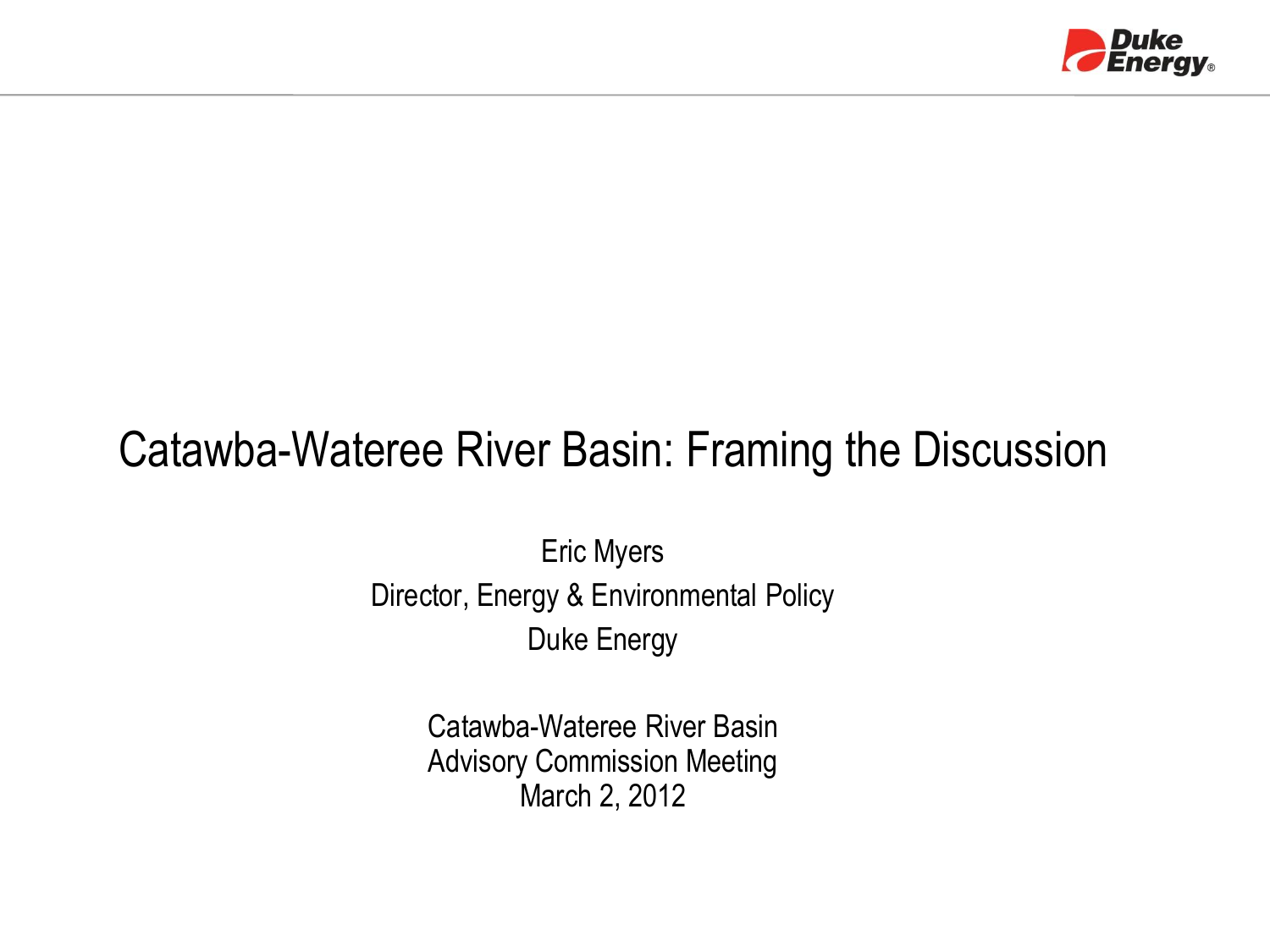

- One of the Most Studied Rivers in the Country
- **Misconceptions**
- Catawba-Wateree Net Withdrawal Trends by Water User Type
- **Dry Cooling No Panacea for Water Management**
- Water Sustainability Through Collaboration
- **Duke Energy's Commitment**
- **Questions?**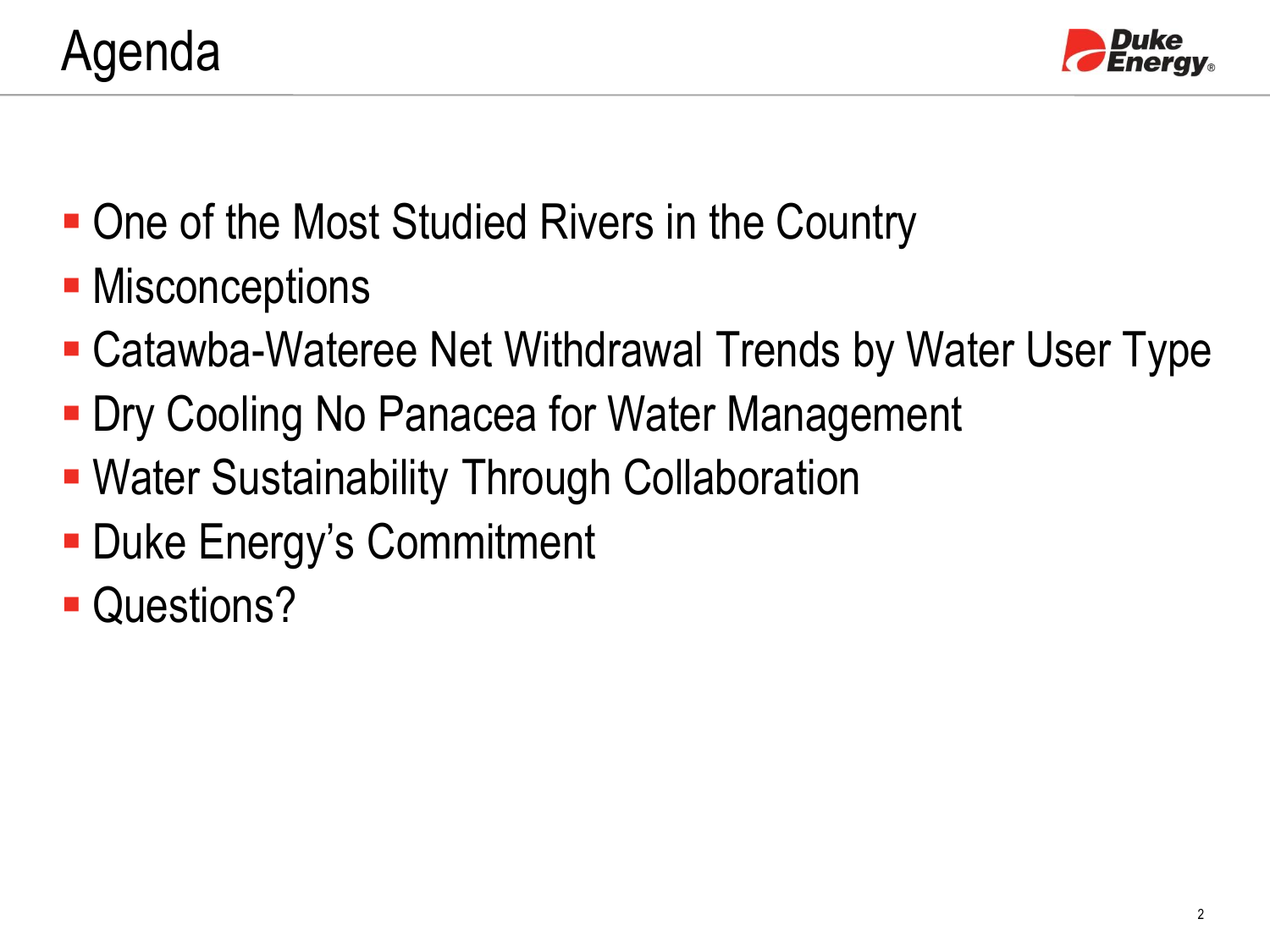# One of the Country's Most Studied Rivers



- Catawba-Wateree Relicensing Process (2003 to 2006)
	- Collaborative stakeholder process
	- Collaborative management of the basin's water supply
	- Developed the Computer Hydro-Electric Operations and Planning Software (CHEOPS)
	- Developed the Low Inflow Protocol
	- First comprehensive N.C./S.C. long-term water supply study
	- Balances current and future public, environmental, industrial and energy uses

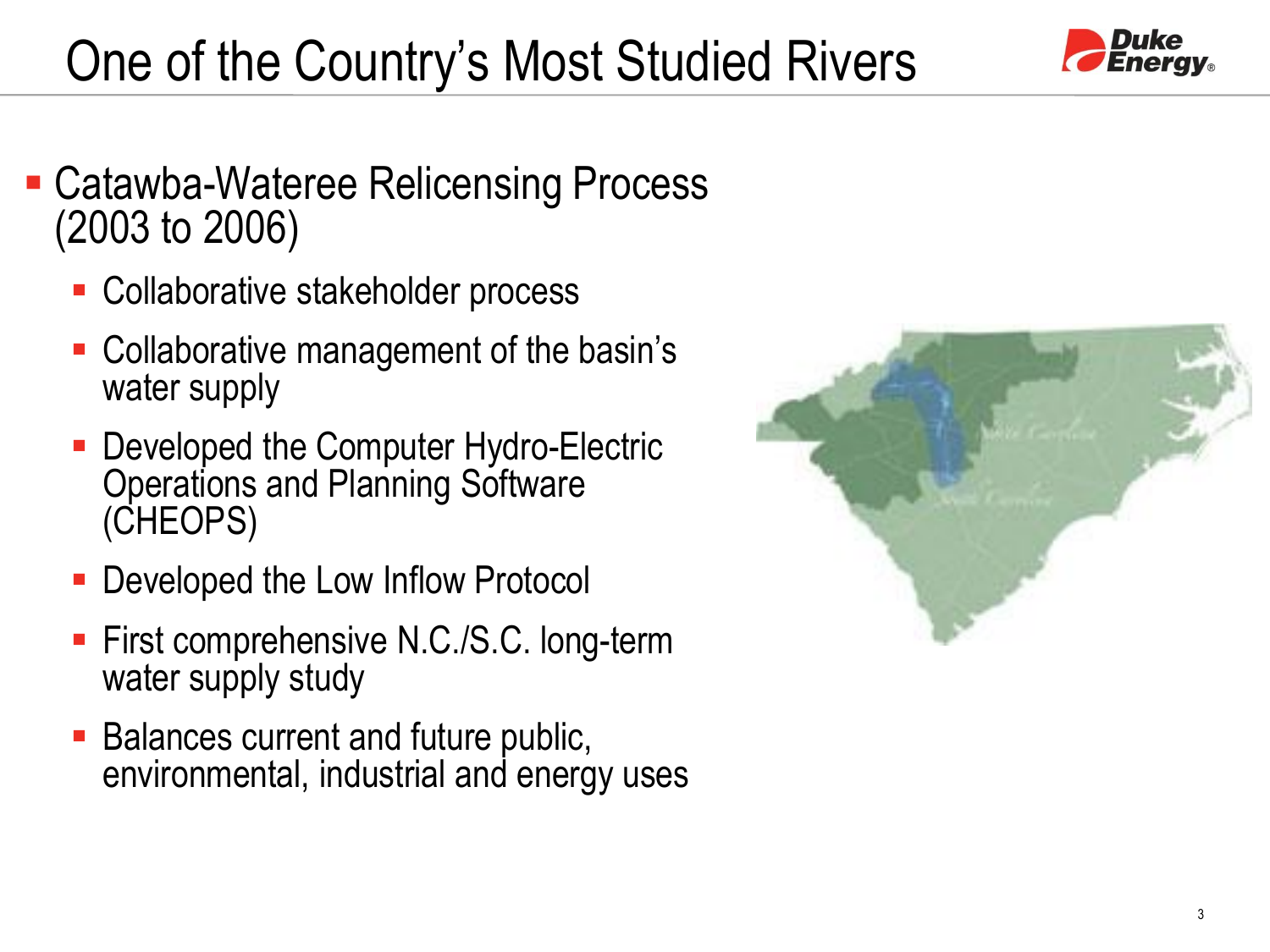## **Misconceptions**

- Water consumption is a more relevant issue than water withdrawal from a river basin
- The once-through cooling water design returns 99 percent of the water withdrawn
- **Closed-cycle cooling water systems or** cooling towers similar to Catawba Nuclear Station's system consume more water than once-through systems
- Catawba-Wateree water consumption for power generation is on par with public consumption





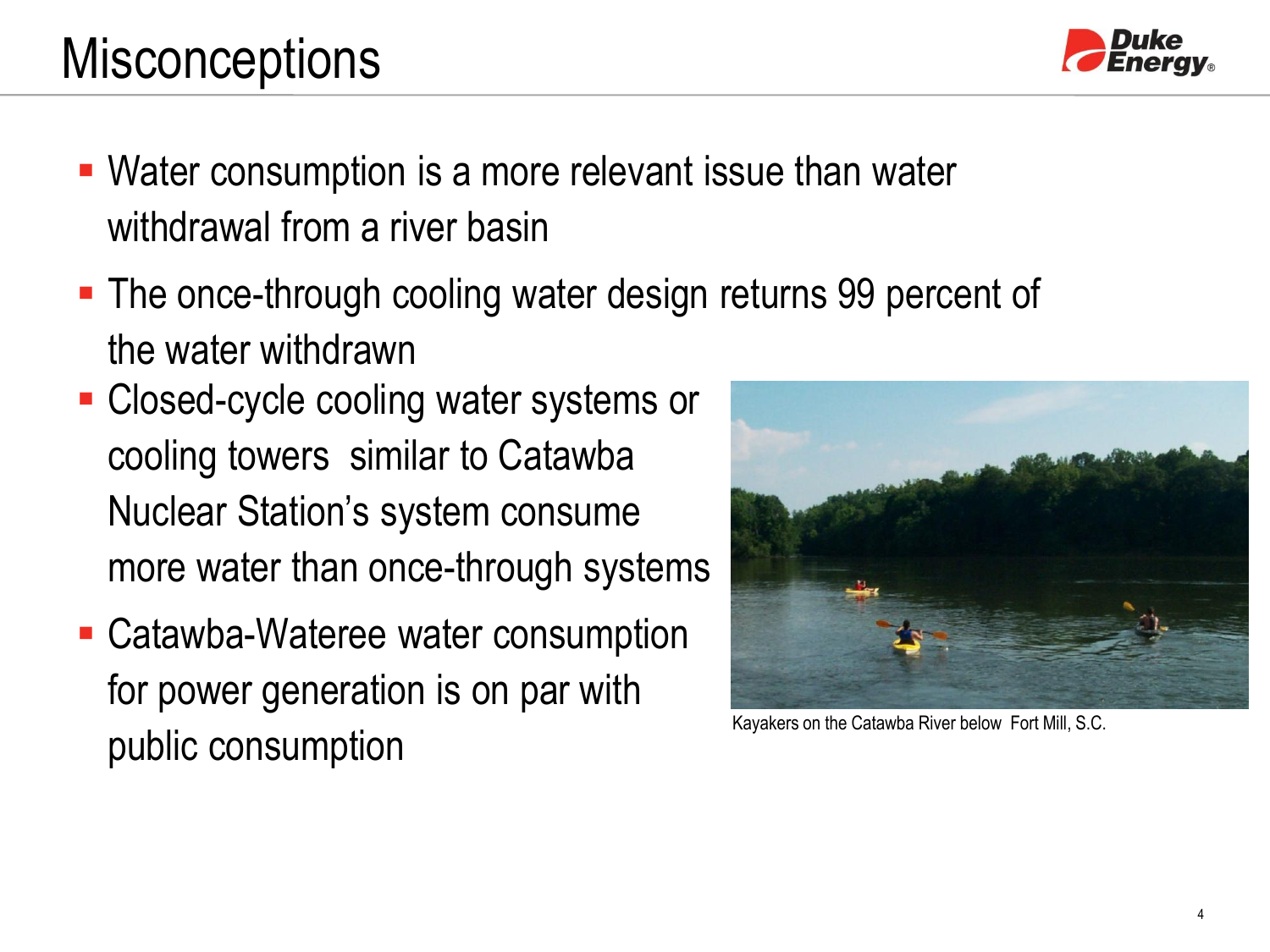



Source: Catawba-Wateree Drought Management Advisory Group Water Use Summary Report for Calendar Year 2010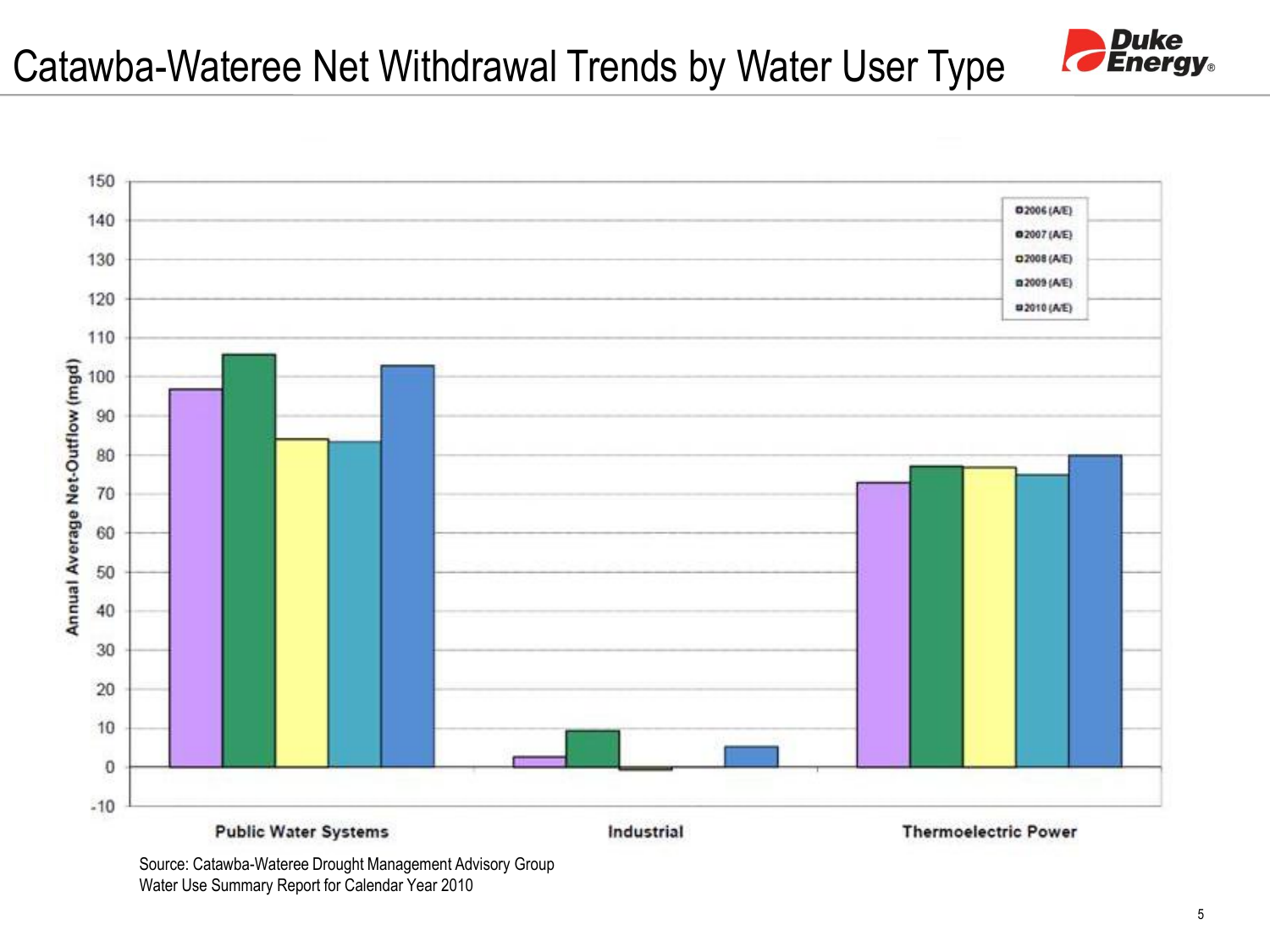

- Any cooling technology must be economical while meeting the needs of the region, environment and citizens
- Disadvantages of dry cooling include:
	- Capital costs three-to-five times greater than wet, closed-cycle cooling technologies
	- Requires significantly more land, making it difficult to implement dry cooling as a retrofit to existing plants
	- Requires significant energy to operate
	- **-** Dry cooling is not practical for the Southeast's climate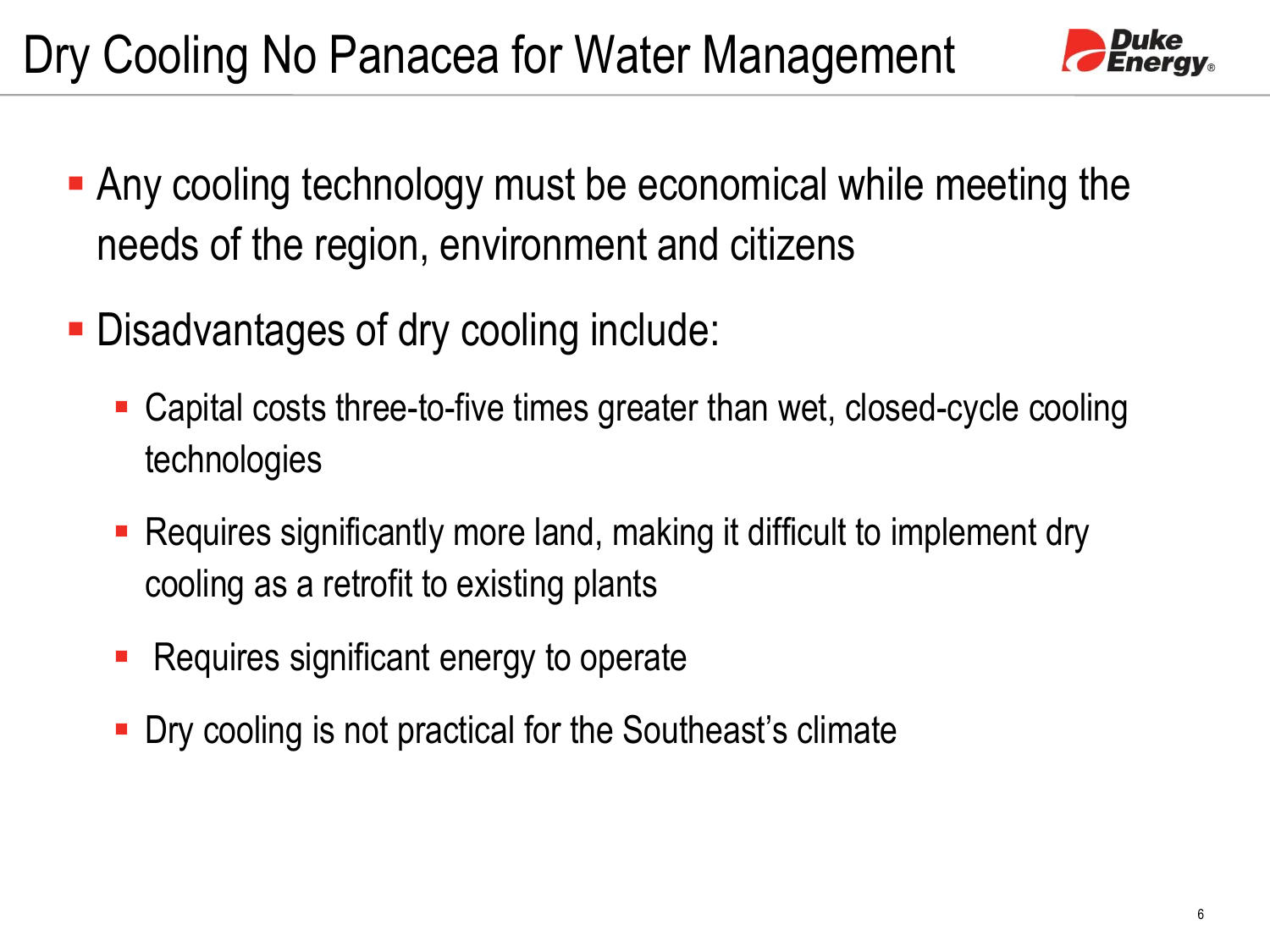## Water Sustainability Through Collaboration



- Continuing partnerships to manage water issues
	- Catawba-Wateree Drought Management Advisory Group
		- Has successfully (and voluntarily) managed drought events by implementing the LIP
		- During the drought of 2007-2009, protected all water intakes, saved more than one trillion gallons in the Catawba-Wateree lake system, and prevented a true water emergency
		- Will review the LIP every five years
	- Catawba-Wateree Water Management Group
		- A truly collaborative model for planning the region's sustainable water future
		- This group implements a rolling five-year plan of demand-side and supply-side projects
		- Updates the water supply study every 10 years beginning no later than 2018



Lake James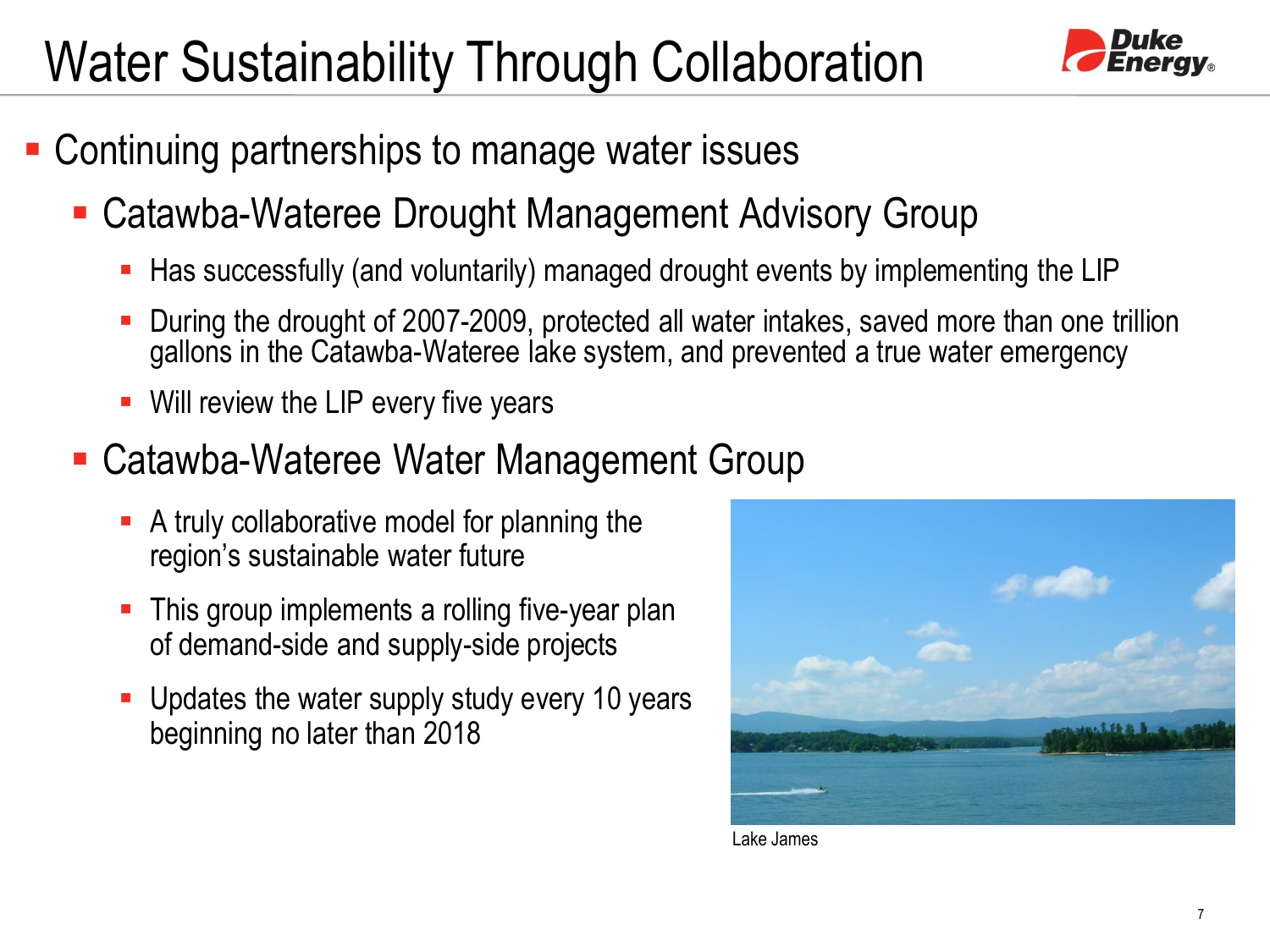

- Growth in the Piedmont Carolinas has been sustained by diverse energy sources and an ample water supply
- Duke Energy remains committed to providing electricity reliably, affordably, safely, and in increasingly clean ways
- Constructing two new natural gas combined cycle plants in North Carolina
- Retiring nearly 3,800 MW of older coal-fired generation
- Investing in renewables and energy efficiency programs
	- Current plans call for approximately 4 percent of our generation needs being met though energy efficiency programs by 2031
	- Energy efficiency programs available to customers to reduce their energy use and lower bills
	- **Energy efficiency viewed as a fifth fuel on Duke Energy's system**
	- Allows us to grow with with existing resources instead of new resources